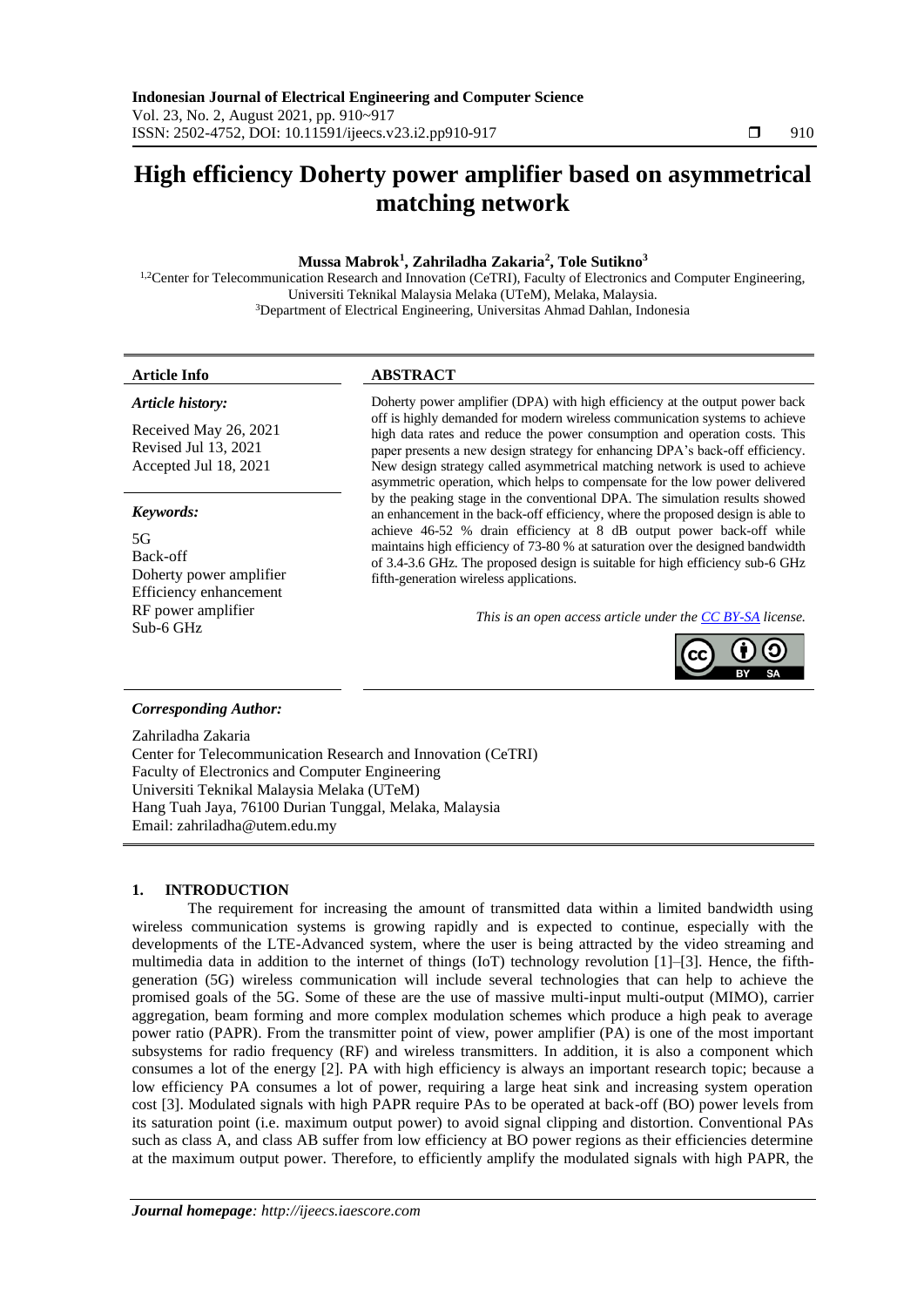amplifier's efficiency should be enhanced in the BO region [4]-[6]. In this regard, several techniques have been proposed such as Doherty power amplifier (DPA), sequential power amplifier (SPA), outphasing, and recently load modulated balanced amplifier (LMBA) [7]-[10]. Among all of these techniques, DPA is considered as the most suitable technique for modern wireless communication signals with high PAPR. This is mainly due to its simple structure, ease of implementation, and high performance especially the efficiency at the BO [11]-[15]. However, conventional DPAs are limited to 6 dB BO level which are unable to satisfy the requirements of modern wireless communication systems such as the upcoming 5G. This is due to that the auxiliary (peaking) stage of DPA delivers low saturation output power than the main stage due to its biasing Class-C which leads to incomplete load modulation and as a results low BO efficiency. Although different approaches have been proposed in the literature [16]-[24] to solve this problem and enhance the efficiency at a largest possible BO level (above 6 dB). However, they are still limited. Among all these techniques, asymmetrical DPA is the most used technique. Unlike the previous asymmetrical DPAs, where the asymmetry was achieved based on asymmetrical biasing voltages as in [25] which requires an additional dc voltage source, asymmetrical devices as in [18], [19] which requires using high power transistor at peaking stage to compensate low power caused by its biasing class C, or asymmetrical power divider, which puts some limitations on the implementations when high power division ratio is required [20], [21]. In this work, unequal output power issue can be overcome by balancing the delivered output power from the subamplifiers through matching network design. In other words, the output matching network of the subamplifiers is designed carefully and optimized to achieve pre-determined output power.

#### **2. RESEARCH METHOD**

#### **2.1. Basic DPA**

The DPA was invented by W. H. Doherty in 1936. It consists of two amplifiers called main (carrier) and auxiliary (peaking) connected in parallel as shown in Figure 1. The two amplifiers are biased in class-AB and Class-C respectively. The impedance inverter at the output of the main amplifier is used to modulate the load of the main amplifier from 100 Ω at low power level to 50 Ω at high power level. To compensate for the phases difference introduced by the impedance inverter, a delay line is used at the input of auxiliary amplifier. Two lines called offset lines are used at the output of the two amplifiers for performance optimization [26]. Where, the one at the main amplifier is used to improve the efficiency at the BO region, while the other at the output of the auxiliary stage is used to reduce the power leakage from the main path during the peaking off-state [27]. Power divider is used at the input to distribute the power to the two amplifiers.



Figure 1. Block diagram of a standard DPA [16]

#### **2.2. Design process**

In this section, the design procedures are presented. The target frequency band for this design is 3.4-3.6 GHz which is one of the proposed sub-6GHz 5G frequency bands [22]. A 15 Watt GaN-HEMT transistor (CGH35015) produced by wolfspeed/Cree is selected to be used in this design due to its compatibility with design specifications. Table 1 shows the specifications of the proposed design.

| Table 1. Specifications of the proposed design |             |  |
|------------------------------------------------|-------------|--|
| Parameter                                      | Value       |  |
| Frequency                                      | 3.4-3.6 GHz |  |
| Gain                                           | $> 10$ dB   |  |
| Output power $(P_{\text{out}})$                | 42-43 dBm   |  |
| Drain Efficiency (DE)                          | $40-50%$    |  |

Drain Efficiency (DE)<br>BO

*High efficiency Doherty power amplifier based on asymmetrical matching network (Mussa Mbarok)*

 $> 6 dB$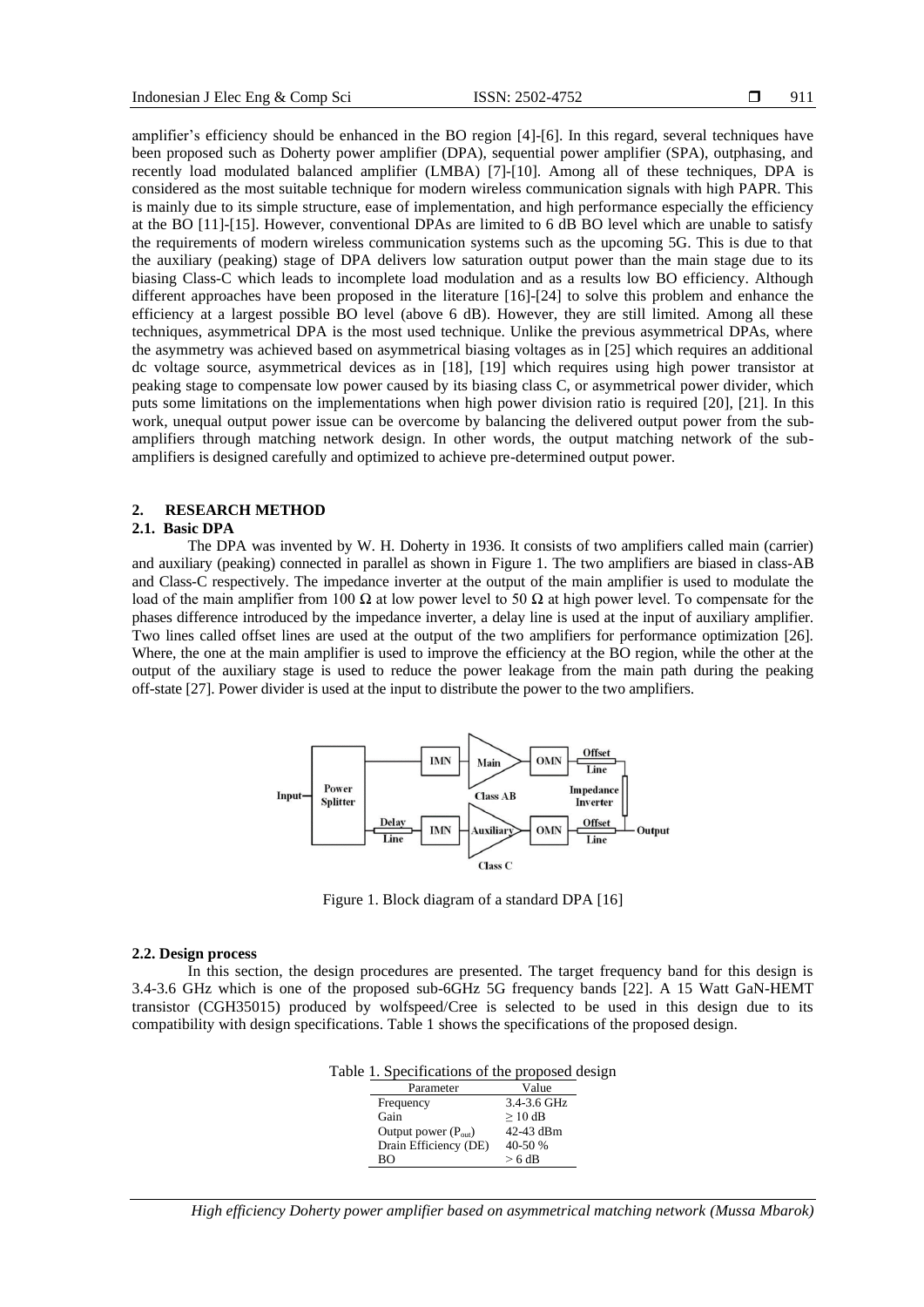#### **2.2.1. Carrier (main) DPA**

Before designing input and output matching networks, optimum source and load impedances of the selected transistor should be obtained for the main DPA under class-AB biasing. This is can be done using HB 1Tone source pull and HB-1Tone load pull tools available in advanced design system (ADS). The selected load impedance under class-AB biasing (VDS = 28 V, VGS = -2.9 V) is 12.929 +j9.192 which is capable of delivering output power of 40.6 dBm and maximum drain efficiency of 79.08 % as shown in Figure 2 (a). The selected optimum source impedance from source pull simulation is 5.209+j0.985 as shown in Figure 2 (b). The selected source and load impedances can be used to design input and output matching networks. There are several matching network techniques such as lumped element matching, single stub matching, double stub matching, and quarter wave transformer matching and many more. In this design, quarter wave transformer technique is used. The reason for selecting this technique is its simple structure where it is build based on simple transmission line.

As the main DPA's offset line is used to enhance the efficiency at the BO as we mentioned earlier. So, selecting an appropriate length will result in high BO efficiency. Figure 3 shows simulated drain efficiency with different electrical lengths of main DPA offset line. Offset line of 114° is an appropriate electrical length (E) which can achieve high efficiency over the entire bandwidth of 3.4-3.6 GHz.



Figure 2. (a) Simulated Source Impedance of carrier DPA and (b) Simulated load Impedance of carrier DPA



Figure 3. Simulated efficiency with different electrical lengths of main (carrier) Doherty PA offset line

#### **2.2.2. Peaking (auxiliary) DPA**

The selected load impedance of peaking DPA under Class-C biasing (VDS = 28 V, VGS = -5.5 V) is 7.161+j2.48 which is capable of delivering output power of 41.07 dBm and maximum drain efficiency of 63.66 % as shown in Figure 4. For the sake of simplicity, source impedance selected in main DPA design is used in peaking's input matching design. The peaking's offset line is used to present an open circuit at the DPA's combining point in order to prevent the power leakage from the main DPA to the peaking branch when it is tuned off (off-state). The peaking DPA off-state in this design is in the input power range from 0 to 21 dBm. Based on the analysis in Figure 5, an appropriate line length which reduces power leakage and produces high output power is 132°.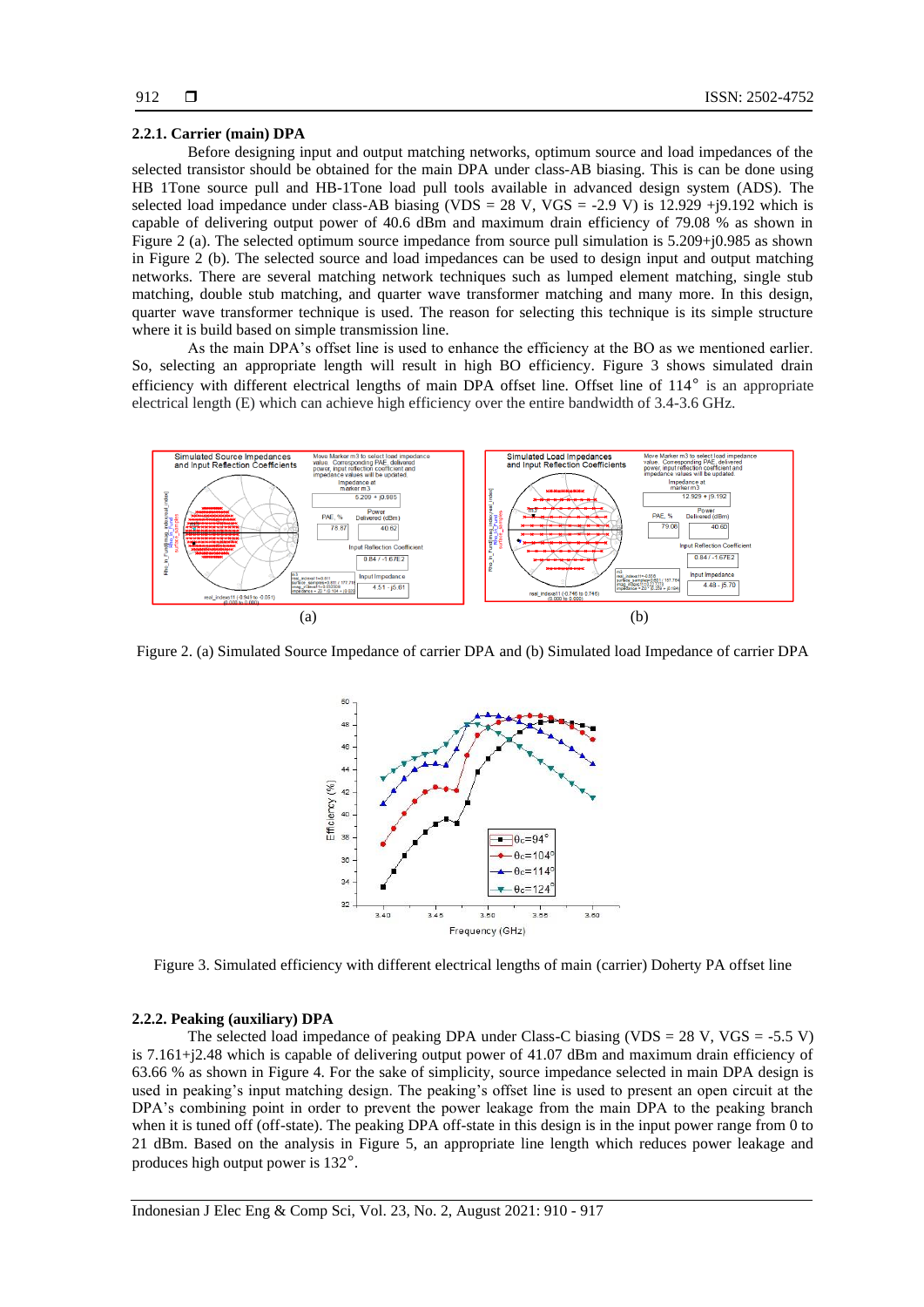

Figure 4. Simulated load Impedance of Peaking (auxiliary) DPA



Figure 5. Simulated dpa's output power versus input power with different electrical lengths of peaking offset line

#### **2.2.3. Power splitter**

Conventional single-section Wilkinson power divider (WPD) is used at the input side of the DPA for power division purpose for the sub-amplifiers (main & auxiliary). The simulated return loss at the all three ports  $(S_{11}, S_{22},$  and  $S_{33})$  is lower than -20 dB over the designed frequency band 3.4-3.6 GHz as shown in Figure 6. The simulated isolation between output ports  $(S_{23})$  is better than -20 dB over the whole frequency band as it can be seen from Figure 7 (a). The simulated values of insertion loss  $S_{12} \& S_{13}$  are -3 dB for the entire frequency band as shown in Figure 7 (b).



Figure 6. Simulated return loss at all three ports of microstrip single-section Wilkinson power divider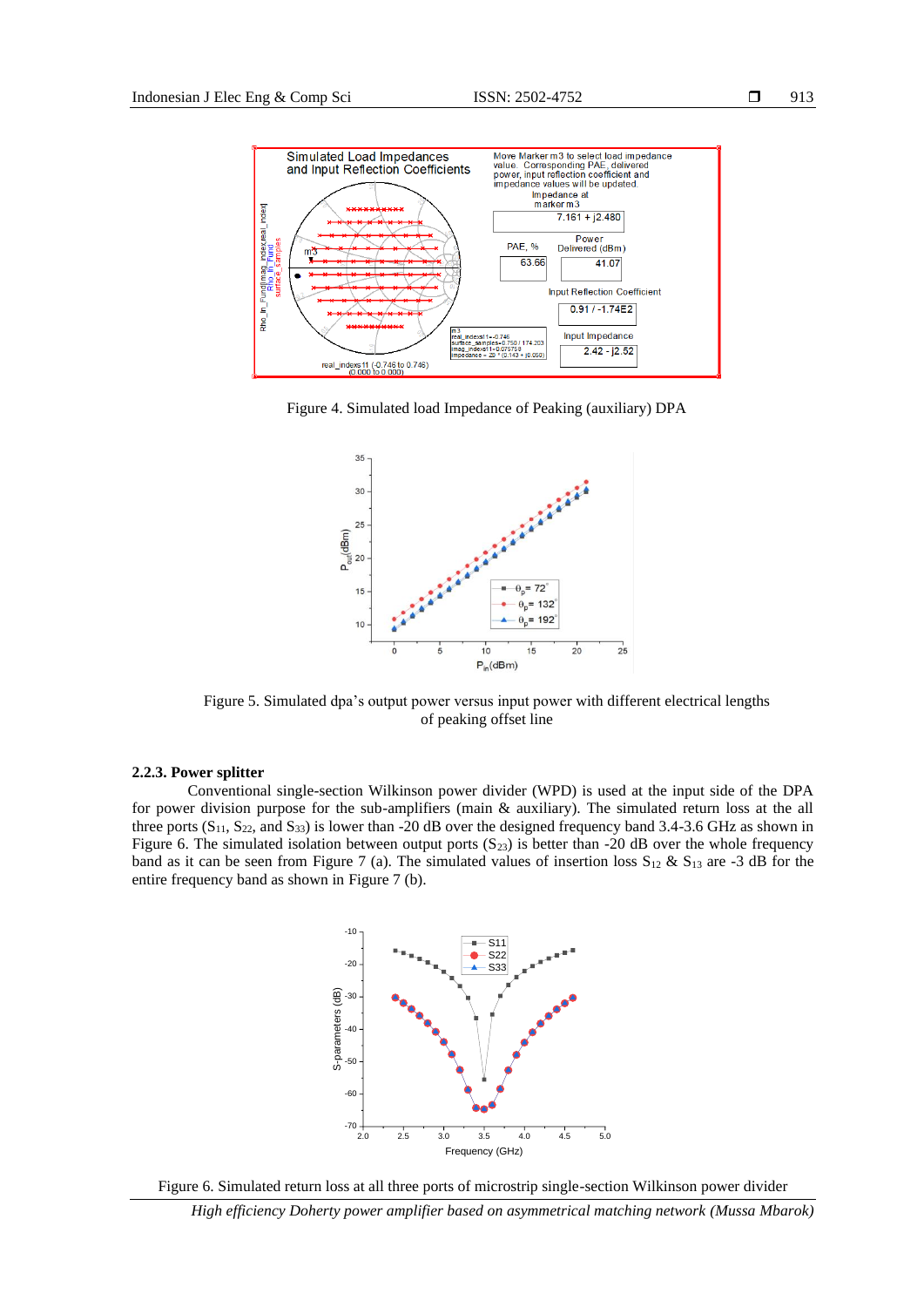

Figure 7 (a) Simulated isolation between output ports  $(S_{23})$  of microstrip Wilkinson power divider and (b) Simulated insertion loss  $(S_{12} \& S_{13})$  of microstrip Wilkinson power divider.

#### **3. PERFORMANCE EVALUATION**

Finally, the sub-amplifiers (main & auxiliary) designed in previous sub-sections are combined into one circuit to form the full Doherty design in order to evaluate its performance. Figure 8 shows schematic diagram of microstrip full DPA design. The designed circuit simulated using ADS based on duroid5880 substrate with thickness (h) of 0.79 mm and dielectric constant  $(\epsilon_r)$  of 2.20. The simulated S-parameters results are shown in Figure 9. The small-signal gain  $(s_{21})$  is higher than 10 dB across the target bandwidth 3.4-3.6 GHz. The input return loss  $(s_{11})$  is better than -10 dB, while the output return loss  $(S_{22})$  is better than -5 dB over the band.



Figure 8. Schematic diagram of proposed DPA



Figure 9. Simulated s-parameter of proposed DPA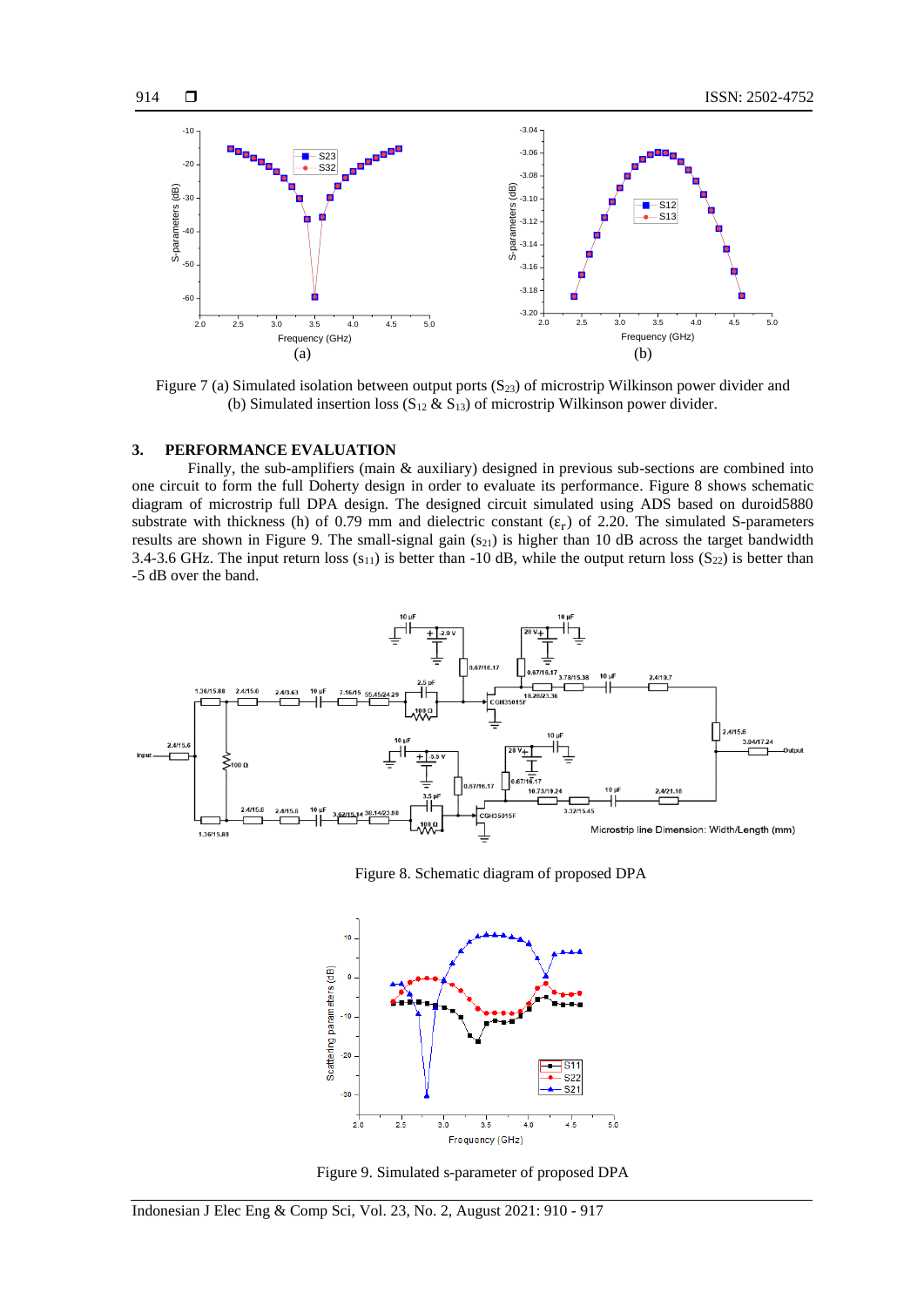The simulated maximum output power versus frequency is presented in Figure 10 (a). The proposed DPA achieves output power of higher than  $42.8 \pm 0.6$  dBm over the entire bandwidth. The simulated drain efficiency versus frequency is shown in Figure 10 (b). At peak output power, the simulated drain efficiency is 73-80 %. Whereas, at 8-dB BO, the simulated drain efficiency is 46-52%.



Figure 10. (a) Simulated maximum output power versus frequency and (b) Simulated drain efficiency versus frequency at peak output power and at 8-dB back-off

Figure 11 shows the simulated drain efficiency of the conventional and proposed DPA at the centre frequency of 3.5 GHz. It can be observed that at 8 dB BO, about 8 % improvement in the efficiency can be achieved by the proposed design. Furthermore, both designs can achieve the same saturation powers (about 43 dBm).



Figure 11. Simulated drain efficiency of conventional and proposed Doherty power amplifier as a function of output power at 3.5 GHz

Comparison between recently published DPAs and proposed DPA in this work is made as shown in Table 2. The proposed DPA has gain, and output power comparable to recent published DPAs. It can be seen that the proposed DPA has higher back-off efficiency with moderate bandwidth compared to other DPA designs.

*High efficiency Doherty power amplifier based on asymmetrical matching network (Mussa Mbarok)*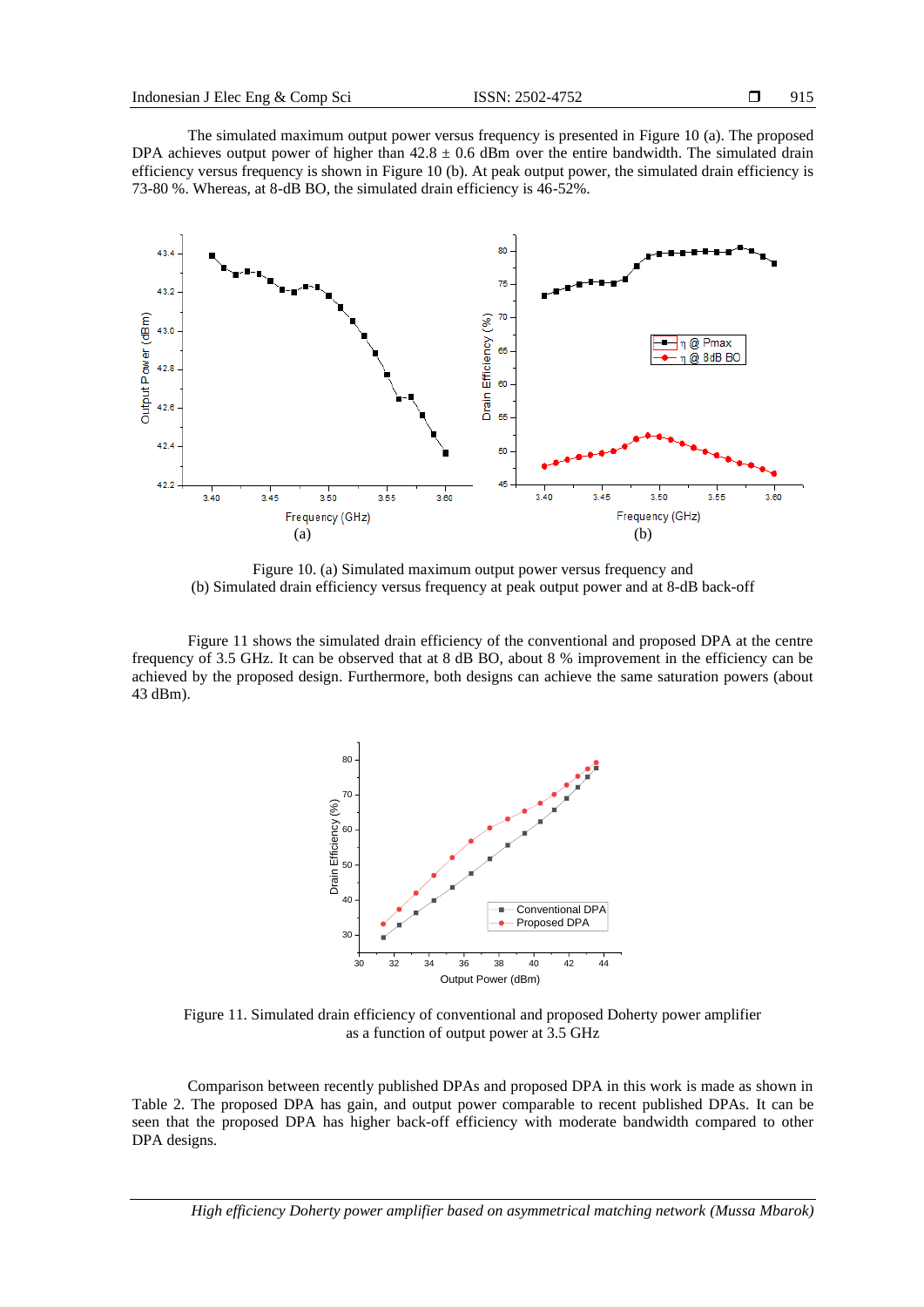|            | able 2. Ferrormance comparison of the proposed DFA with recent published DFA designs |                 |             |               |                     |                  |
|------------|--------------------------------------------------------------------------------------|-----------------|-------------|---------------|---------------------|------------------|
| Ref.       | Frequency (GHz)                                                                      | Tech.           | Gain(dB)    | $BO$ ( $dB$ ) | $P_{OUT, avg}(dBm)$ | Eff @ BO $(\% )$ |
| $[5]$ 2013 | $3.4 - 3.5$                                                                          | <b>GaN-HEMT</b> | $6.5 - 9.5$ | 9             | 40.4                | 40 (DE)          |
| $[6]$ 2014 | 2.0                                                                                  | GaN-HEMT        | NA          | 9             | 33.2                | 54 (DE)          |
| [11] 2016  | 3.51                                                                                 | GaN-HEMT        | 13.5        | 7.5           | 49.2                | 51.7 (DE)        |
| [12] 2018  | $3.3 - 3.55$                                                                         | <b>GaN-HEMT</b> | $5.5 - 12$  | 7.5           | 39                  | 50.6 (PAE)       |
| [14] 2018  | 4.35-4.85                                                                            | GaN-HEMT        | 12          | 8             | 39                  | $>45$ (DE)       |
| [19] 2017  | 2.14                                                                                 | GaN-HEMT        | 16          | 6.5           | 36.9                | 57 (DE)          |
| [23] 2019  | $2.8 - 4.0$                                                                          | GaN-HEMT        | 10          | 6             | 36                  | 35-52 (DE)       |
| [24] 2021  | 3.5                                                                                  | NA.             | 7           | 6             | 39                  | 47 (PAE)         |
| This work  | $3.4 - 3.6$                                                                          | GaN-HEMT        | 10          | 8             | 35                  | 46-52 (DE)       |

## Table 2. Performance comparison of the proposed DPA with recent published DPA designs

#### **4. CONCLUSION**

In this paper, a modified DPA based on asymmetrical matching network approach has been designed and simulated successfully using ADS based on Roger 5880 substrate for the 3.4-3.6 GHz sub-6 GHz 5G frequency band. It has shown through simulation that increasing the BO efficiency can be achieved by increasing the power ratio between peaking and carrier cells through matching network design. The proposed design has achieved a drain efficiency of 46-52 % at 8-dB OBO. For future work, the proposed design needs to be investigated in terms of linearity to meet the efficiency-linearity trade-off.

#### **ACKNOWLEDGEMENTS**

The authors gratefully acknowledge Universiti Teknikal Malaysia Melaka (UTeM) under the Zamalah Scheme for supporting this research work.

#### **REFERENCES**

- [1] M. Mabrok, Z. Zakaria, and N. Saifullah, "Design of wide-band power amplifier based on power combiner technique with low intermodulation distortion," *International Journal of Electrical and Computer Engineering*, vol. 8, no. 5, pp. 3504–3511, Oct. 2018, doi[: 10.11591/ijece.v8i5.pp3504-3511.](http://doi.org/10.11591/ijece.v8i5.pp3504-3511) \y67
- [2] Z. Zakaria, M. F. M. Fadzil, A. w2R. Othman, A. Salleh, A. A. M. Isa, and N. Z. Haron, "Development of wideband power amplifier for nnRF/microwave front-end subsystem," *Jurnal Teknologi (Sciences and Engineering),* vol. 68, no. 3, pp. 105–112, May. 2014, doi: 10.11113/jt.v68.2955.
- [3] S. Kim, J. Moon, J. Lee, Y. Park, D. Minn and B. Kim, "Accurate Offset Line Design of Doherty Amplifier with Compensation of Peaking Amplifier Phase Variation," *IEEE Transactions on Microwave Theory and Techniques*, vol. 64, no. 10, pp. 3224–3231, Oct. 2016, doi: 10.1109/TMTT.2016.2596723.
- [4] S. Chen, and Q. Xue, "Optimized load modulation network for doherty power amplifier performance enhancement," *IEEE Transactions on Microwave Theory and Techniques*, vol. 60, no. 11, pp. 3474–3481, Nov. 2012, doi: 10.1109/TMTT.2012.2215625.
- [5] J. Xia, X. Zhu, L. Zhang, J. Zhai and Y. Sun, "High-efficiency GaN doherty power amplifier for 100-MHz LTEadvanced application based on modified load modulation network," *IEEE Transactions on Microwave Theory and Techniques*, vol. 61, no. 8, pp. 2911–2921, Aug. 2013, doi: 10.1109/TMTT.2013.2269052.
- [6] X. H. Fang, and K. K. M. Cheng, "Extension of high-efficiency range of doherty amplifier by using complex combining load," *IEEE Transactions on Microwave Theory and Techniques*, vol. 62, no. 9, pp. 2038–2047, Sept. 2014, doi: 10.1109/TMTT.2014.2333713.
- [7] H. Chireix, "High Power Outphasing Modulation," *Proceedings of the Institute of Radio Engineers*, vol. 23, no. 11, 1935, pp. 1370-1392, doi: 10.1109/JRPROC.1935.227299.
- [8] W. H. Doherty, "A New High Efficiency Power Amplifier for Modulated Waves," *Proceedings of the Institute of Radio Engineers,* vol. 24, no. 9, 1936, pp. 1163-1182, doi: 10.1109/JRPROC.1936.228468.
- [9] Steve Cripps, "RF Power Amplifiers for Wireless Communications," Second Edition, *Artech*, 2006.
- [10] D. J. Shepphard, J. Powell, and S. C. Cripps, "An Efficient Broadband Reconfigurable Power Amplifier Using Active Load Modulation," *IEEE Microwave and Wireless Components Letters*, vol. 26, no. 6, pp. 443-445, June 2016, doi: 10.1109/LMWC.2016.2559503.
- [11] K. Kato *et al*., "A 83-W, 51% GaN HEMT Doherty power amplifier for 3.5-GHz-band LTE base stations," *2016 46th European Microwave Conference (EuMC)*, London, 2016, pp. 572-575, doi: 10.1109/EuMC.2016.7824407.
- [12] J. Zhou, W. Chen, L. Chen and Z. Feng, "3.5-0Hz High-Efficiency Broadband Asymmetric Doherty Power Amplifier for 5G Applications," *2018 International Conference on Microwave and Millimeter Wave Technology (ICMMT)*, Chengdu, 2018, pp. 1-3, doi: 10.1109/ICMMT.2018.8563718.
- [13] Ahmed M. Abdulkhaleq, *et al*., "A 70-W Asymmetrical Doherty Power Amplifier for 5G Base Stations, "*9th International Conference on Broadband Communications, Networks, and Systems (Broadnets 2018)*, Faro, Portugal, 2018, doi: 10.1007/978-3-030-05195-2\_44.